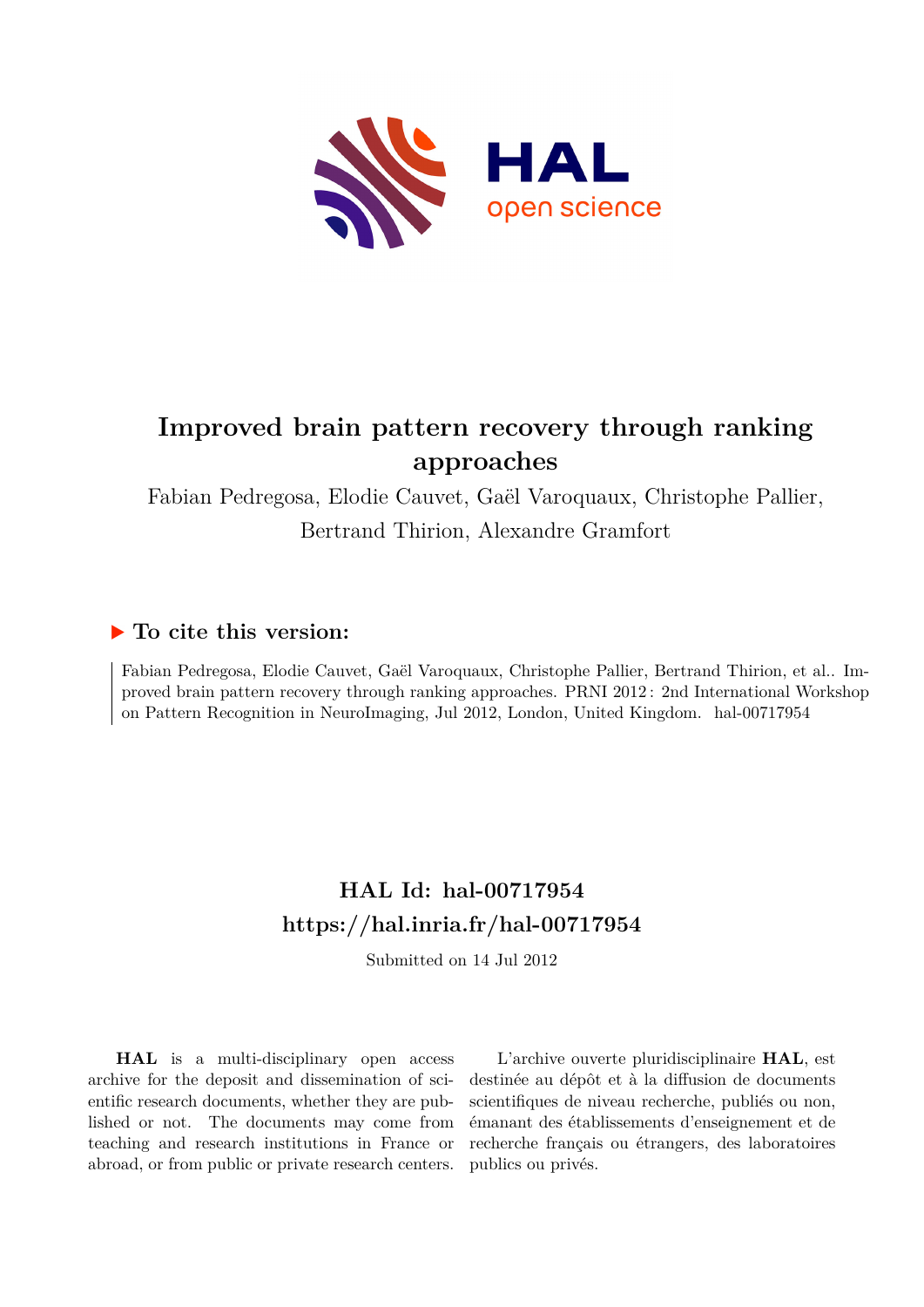# Improved brain pattern recovery through ranking approaches

Fabian Pedregosa \*†§, Elodie Cauvet <sup>‡†</sup>, Gaël Varoquaux<sup>\*†</sup>, Christophe Pallier <sup>‡\*†</sup>, Bertrand Thirion<sup>\*†</sup>

and Alexandre Gramfort∗† ,

<sup>∗</sup>Parietal Team, INRIA Saclay-ˆIle-de-France, Saclay, France

<sup>†</sup> CEA, DSV, I<sup>2</sup>BM, Neurospin bât 145, 91191 Gif-Sur-Yvette, France

<sup>‡</sup> Inserm, U992, Neurospin bât 145, 91191 Gif-Sur-Yvette, France

§ SIERRA Team, INRIA Paris - Rocquencourt, Paris, France

*Abstract*—Inferring the functional specificity of brain regions from functional Magnetic Resonance Images (fMRI) data is a challenging statistical problem. While the General Linear Model (GLM) remains the standard approach for brain mapping, supervised learning techniques (*a.k.a.* decoding) have proven to be useful to capture multivariate statistical effects distributed across voxels and brain regions. Up to now, much effort has been made to improve decoding by incorporating prior knowledge in the form of a particular regularization term. In this paper we demonstrate that further improvement can be made by accounting for non-linearities using a ranking approach rather than the commonly used least-square regression. Through simulation, we compare the recovery properties of our approach to linear models commonly used in fMRI based decoding. We demonstrate the superiority of ranking with a real fMRI dataset.

*Index Terms*—fMRI, supervised learning, decoding, ranking

#### I. INTRODUCTION

The prediction of behavioral information or cognitive states from brain activation images such as those obtained with fMRI can be used to assess the specificity of several brain regions for certain cognitive or perceptual functions. This kind of analysis is implemented by learning a classifier or regression function that fits a given *target* variable given fMRI activations. The accuracy of this prediction depends on whether it uses the relevant variables *i.e.* the correct brain regions. *Recovering* the truly predictive pattern has proven to be challenging from a statistical point of view: the high dimensionality of the data together with the limited number of images makes the problem of brain pattern recovery an ill-posed problem.

So far, the approaches proposed to address this issue have relied on linear models, with univariate, *i.e.* voxel-based, Anova (analysis of variance) for hypothesis testing, or, for predictive modeling, with the choice of a regularizer using a priori domain-specific knowledge, such as the  $\ell_1$ -norm to promote sparsity [1], [2], total variation to promote spatial smoothness [3]. Various data fit terms have been used, Logistic Regression (LR) [2], Linear SVM [4], Lasso [1]. While Linear SVM and LR cannot address the recovery problem for multiclass problems, linear regression models assume a linear relationship between the quantity to predict and the amplitude of the fMRI signals. If the linear relationship does not hold in practice, then the estimation of the predictive patterns may suffer from a loss of statistical power. This can be particularly relevant with Blood Oxygen-Level Dependent (BOLD) signals observed in fMRI, where a saturation effect is expected as the level of signal increases.

When targets to predict consist of ordered values, as in a parametric design, such as clinical scores, pain levels or the complexity of a cognitive task, the response to these different conditions can reflect the non-linearities in the data. In such situation, we propose to use a data fit term, known as loss function, not relying on an assumption of linearity but only of increasing response. We show on simulations that this new formulation opens the door to capturing the non-linearity and leads to better recovery of the predictive brain patterns. On an fMRI dataset we show that the new formulation leads to models with better recovery properties.

*a*) *Notations:* We write vectors in bold,  $a \in \mathbb{R}^n$ , matrices with capital bold letters,  $A \in \mathbb{R}^{n \times p}$ . The dot product between two vectors is denoted  $\langle a, b \rangle$ . We denote by  $\|\mathbf{a}\| = \sqrt{\langle a, a \rangle}$ the  $\ell_2$  norm of a vector.

#### II. LEARNING A LINEAR MODEL FROM FMRI DATA

Following standard statistical learning notations we denote by  $x_i \in \mathbb{R}^p$ ,  $1 \le i \le n$ , the data and  $y_i \in \mathcal{Y}$  the target variables. In this paper, we aim at learning a weight vector  $\mathbf{w} \in \mathbb{R}^p$  such that the prediction of y can be non-linearly related to the value of  $\mathbf{w}^T \mathbf{x}$ . The vector w corresponds here to a brain map that can be represented in brain space as a volume for visualization of the predictive pattern of voxels. It is useful to rewrite these quantities in matrix form; more precisely, we denote by  $\mathbf{X} \in \mathbb{R}^{n \times p}$  the design matrix assembled from n fMRI volumes and by  $y \in \mathbb{R}^n$  the corresponding n targets. In other words, each row of  $X$  is a *p*-dimensional sample, i.e., an activation map of p voxels related to one stimulus presentation.

A standard approach to perform the estimation of w leads to the following minimization problem

$$
\hat{\mathbf{w}} = \operatorname*{argmin}_{\mathbf{w}} \mathcal{L}(\mathbf{y}, \mathbf{X}, \mathbf{w}) + \lambda \Omega(\mathbf{w}) \quad , \quad \lambda \ge 0 \tag{1}
$$

where  $\lambda \Omega(\mathbf{w})$  is the regularization term and  $\mathcal{L}(\mathbf{y}, \mathbf{X}, \mathbf{w})$  is the loss function. The parameter  $\lambda$  balances the loss function and the penalty  $\Omega(\mathbf{w})$ .

If the explained variable is a linear combination of the images,  $y = Xw + \epsilon$ , we can estimate  $\hat{w}$  using the mean squared error loss function  $\mathcal{L}(\mathbf{y}, \mathbf{X}, \mathbf{w}) = ||\mathbf{y} - \mathbf{X}\mathbf{w}||^2$ .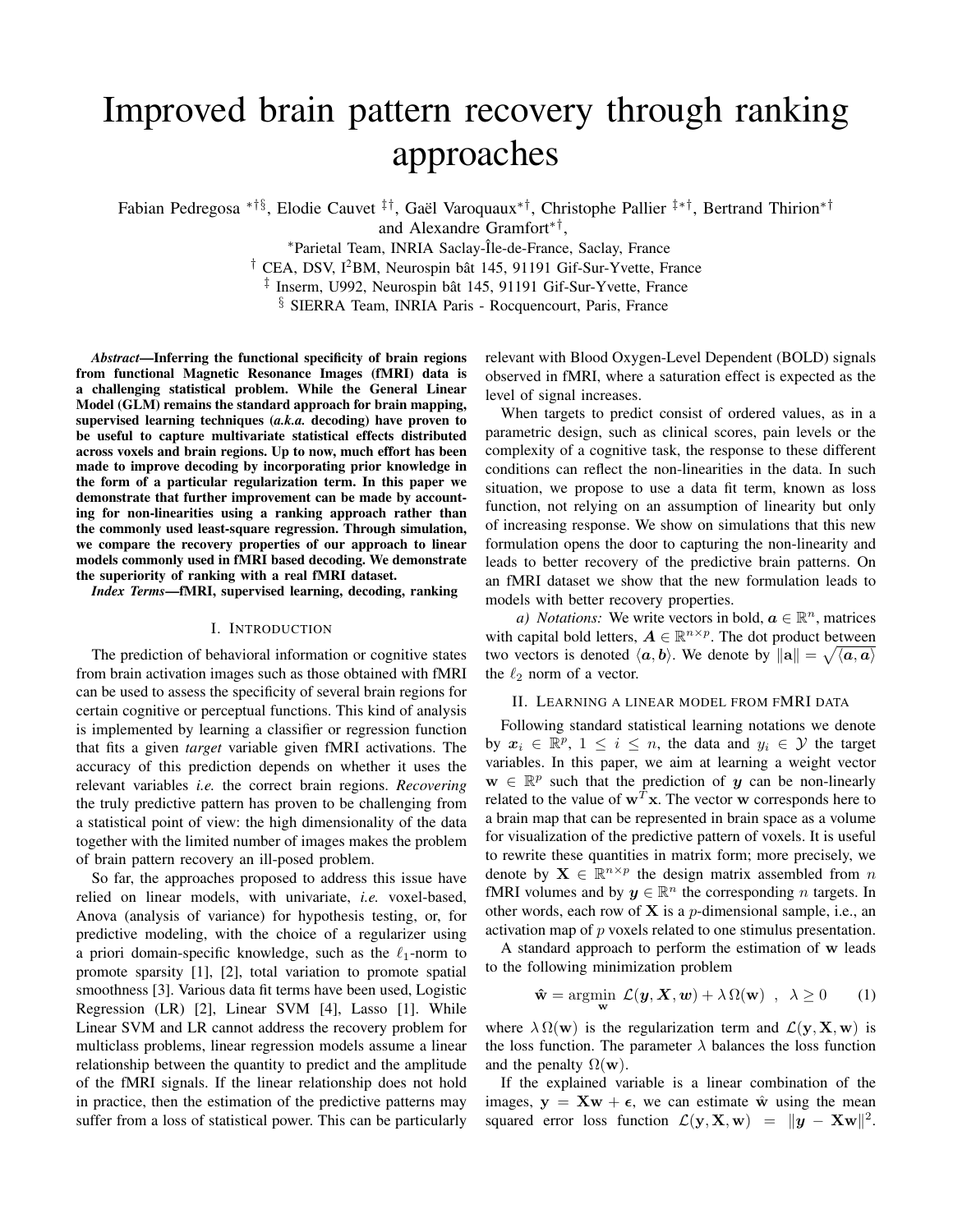However, with fMRI the linearity assumption may not be valid. Instead, we model our explained variable as  $y = F(Xw) + \epsilon$ , where  $F$  is a non-decreasing function.

We introduce the use of pairwise loss functions. These loss functions only assume the target values to be a non-decreasing function of the data. They have been widely used in ranking, a type of supervised machine learning problem whose goal is to automatically construct an order from the training data. A pairwise loss function operates on pairs of images: given a pair of images  $(\mathbf{x}_i, \mathbf{y}_i)$  and  $(\mathbf{x}_j, \mathbf{y}_j)$ ,  $\mathbf{y}_i \neq \mathbf{y}_j$  we build a model that predicts the sign of  $y_i - y_j$ .

Let  $I$  denote the index set of all considered pairs. Note that in some settings it might be important to restrict ourselves to a selected subgroup of all pairs, *e.g.* to the pairs of images of a single subject or to the pairs of images corresponding to a single session. For this purpose we define  $a_{ij} \in \mathbb{R}, (i, j) \in \mathcal{I}$ to be a weight associated to each pair. We will now present the pairwise loss functions used in this article:

• *Pairwise hinge loss* [5]. This is a natural extension of the loss function used by Support Vector Machines and has been successfully used in information retrieval [6].

$$
\sum_{(i,j)\in\mathcal{I}} a_{ij}[1 - \mathbf{w}^T(\mathbf{x}_i - \mathbf{x}_j)]_+\tag{2}
$$

where  $[z]_{+} = \max\{z, 0\}.$ 

• *Pairwise logistic loss* [7]. This is the pairwise extension of the logistic regression loss function.

$$
\sum_{(i,j)\in\mathcal{I}} a_{ij} \log(1 + \exp(\mathbf{w}^T(\mathbf{x}_i - \mathbf{x}_j)))
$$
 (3)

When noise is present in the model, the order of two samples might get inverted, a phenomenon known as *label switching*. Because this only affects labels that lie close, it is natural to penalize more the misclassification of distant labels. By setting the sample weights to  $a_{ij}$  to a value that increases as labels become more separated, we become more robust to label switching. In the case of hinge loss functions, several strategies for choosing the appropriate weights are discussed in [6].

On the implementation side, both pairwise hinge loss and pairwise logistic loss can be implemented on top of existing SVM and Logistic Regression solvers, respectively, by taking the difference of pairs as input values. In practice, we used the liblinear [8] library via the scikit-learn [9] library.

#### III. SIMULATION

*b) Data generation:* The simulated data X contains volumes of size  $5 \times 5 \times 5$  and  $7 \times 7 \times 7$ , each one consisting of Gaussian white noise smoothed by a Gaussian kernel with standard deviation of 2 voxels. This mimics the spatial correlation structure observed in real fMRI data. The simulated vector of coefficients w has a support restricted to four cubic Regions of Interest (ROIs) of size  $(2 \times 2 \times 2)$ . The values of w restricted to these ROIs are  $\{1, 1, -1, -1\}$ .



Fig. 1. Correlation between the estimated vector  $\hat{w}$  and the ground truth  $w$  for different loss functions as the number of considered samples increases (higher is better) for dimensions  $5 \times 5 \times 5$  and  $7 \times 7 \times 7$  respectively. Pairwise loss functions outperform linear regression as the number of samples increases and tend to a perfect recovery.



Fig. 2. Correlation between the estimated vector  $\hat{w}$  and the ground truth  $w$  for different loss functions with a noise level of 5%. Appropriately setting the weights plays a major role in robustness. Without the correct weighting and under noisy conditions, pairwise logistic loss function fails to recover the correct model.

The target variable  $y_l \in \mathbb{R}^n$  is simulated as a linear model:

$$
\mathbf{y}_l = \mathbf{X}\mathbf{w} + \boldsymbol{\epsilon} \tag{4}
$$

where the noise  $\epsilon_i \in [-\frac{\sigma}{2}, \frac{\sigma}{2}]$  follows a uniform distribution.  $\sigma$  is chosen such that the signal-to-noise ratio verifies  $\|\boldsymbol{\epsilon}\|/\|\boldsymbol{X}\boldsymbol{w}\| = 5\%$ . We then define another target variable  $\mathbf{y}_{nl}$ to be a sigmoid function of  $y_l$ , that is,

$$
\mathbf{y}_{nl} = \frac{1}{1 + \exp\left(-\mathbf{y}_l\right)}\tag{5}
$$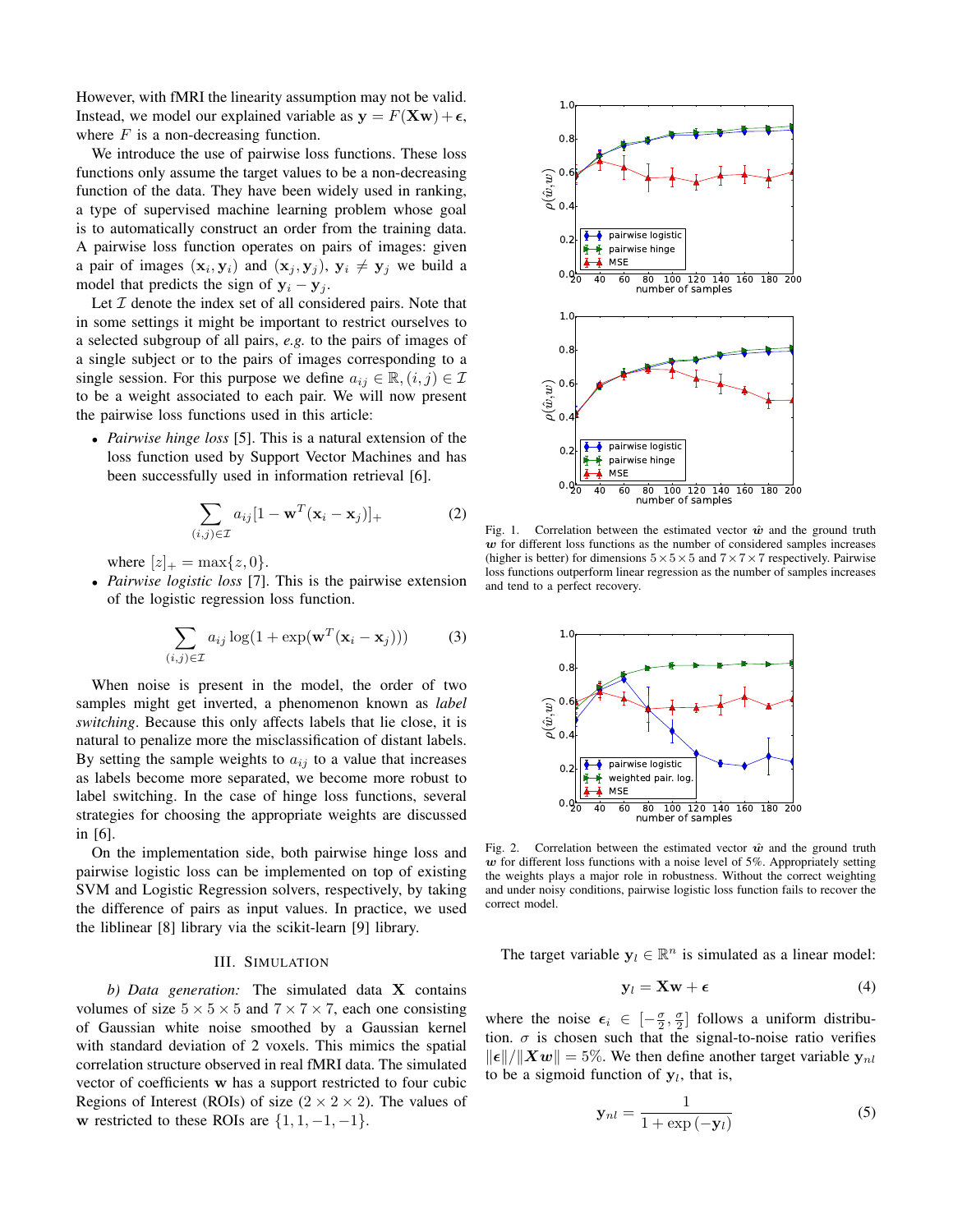For each of the loss functions introduced earlier and mean squared error, we compute the correlation coefficient  $\rho(\mathbf{w}, \hat{\mathbf{w}}) = \langle \mathbf{w}, \hat{\mathbf{w}} \rangle / (\|\mathbf{w}\| \|\hat{\mathbf{w}}\|)$ . This gives us the goodness of fit for the estimated  $\hat{w}$ . A method with correlation coefficient of 1 is able to recover perfectly the ground truth. Since we are interested in the estimation of  $w$ , we restricted ourselves to linear models, leaving out models such as kernel ridge or support vector regression with Gaussian kernel.

For all models we added  $\ell_2$  regularization in the form of  $\lambda ||w||^2$  and we cross-validated  $\lambda$  separately for each loss. In this setting, the model with mean squared error loss is equivalent to *ridge regression*. In order to focus on the effect of non-linearity, we first considered a noiseless simulation using trivial weights  $a_{ij} = 1$ .

Once we learned a vector  $\hat{w}$  for each method we compute the correlation coefficient with the ground truth for different sizes of the training data. The experiment is repeated 10 times with different initialization of the pseudorandom number generator. We compute errorbars and show the results in figure 1. As the number of samples increases, the linear model stalls and pairwise loss functions outperform MSE on both  $5 \times 5 \times 5$  and  $7 \times 7 \times 7$  dimension. As expected, the higher dimensionality of the second simulation makes the correlation coefficient decrease. However, unlike MSE, ranking tends to a perfect recovery as the number of samples increases. Both pairwise loss functions perform equivalently and have a significatively higher correlation coefficient than MSE. In the rest of the paper we will use pairwise logistic as loss function. As a result, pairwise loss functions should be preferred over MSE in situations where underlying model is non-linear. Notice that we fixed the non-linearity to be a sigmoid function, but the pairwise loss functions only assume that this function is non-decreasing. Unlike linear regression models, pairwise loss functions are indeed able to learn the structure on the non-linear transform F.

We now consider the model with noise as in (4) and use non-trivial weights  $a_{ij}$ . To account for label switching, we set  $a_{ij}$  to zero for pairs with too similar labels:

$$
a_{ij} = \begin{cases} 0 & \text{if } |\mathbf{y}_i - \mathbf{y}_j| < \sigma \\ 1 & \text{otherwise} \end{cases}
$$
 (6)

In the case of discrete values, this would be equivalent to zeroing weights for which the labels are adjacent. We now compute the correlation coefficient for weighted and unweighted pairwise logistic models and linear ridge regression model. The result can be seen in figure 2 for dimension  $5 \times 5 \times 5$ . The unweighted logistic model breaks down in presence of noise and performs worse than linear ridge regression. On the other hand, appropriately setting the weights  $a_{ij}$  has a major effect on robustness, where this model outperforms MSE in a noisy setting. Note also that weighted pairwise logistic has smaller variance than MSE.

#### IV. RESULTS ON FMRI DATA

This dataset, described in [10], consists of 34 healthy volunteers scanned while listening to 16 words sentences with five



Fig. 3. Scores obtained with the pairwise logistic on the 4 different ROIs. The regions with the best predictive power are the temporal pole the anterior superior temporal sulcus.

different levels of complexity. These were 1 word constituent phrases (the simplest), 2 words, 4 words, 8 words and 16 words respectively, corresponding to 5 levels of complexity which was used as class label in our experiments. To clarify, a sentence with 16 words using 2 words constituents is formed by a series of 8 pairs of words. Words in each pair have a common meaning but there is no meaning between each pair. A sentence has therefore the highest complexity when all the 16 words form a meaningful sentence.

The dataset consists of 8 manually labeled ROIs, some informative and some not. For each ROI separately, we split the data into 60% training samples, 20% for parameter selection and 20% for validation. We trained a pairwise logistic model and set the  $\ell_2$  regularization by cross validation. We choose  $a_{ij}$  to be zero if classes are adjacent, i.e. if  $|\mathbf{y}_i - \mathbf{y}_j| \leq 1$ and if  $x_i$  and  $x_j$  do not belong to the same subject, in order to consider exclusively non-adjacent pairs of images from the same subject. In all other cases,  $a_{ij}$  was set to one. We computed the generalization score on the validation set as the mean number of inversions with respect to the order in labels, i.e. the sign flips sgn( $(X_i - X_j)\hat{w}$ )  $\neq$  sgn $(y_i - y_j)$  for all pairs of images in the validation set.

We kept the four ROIs with highest scores (see figure 3). These are: Anterior Superior Temporal Sulcus (aSTS), Temporal Pole (TP), Inferior Frontal Gyrus Orbitalis (IFGorb) and Inferior Frontal Gyrus triangularis (IFG tri).

In order to inspect the properties of the estimated functions F for each ROI, we estimated  $\hat{w}$  using a pairwise logistic model. We then projected our data  $X$  along this vector  $\hat{w}$  and regularized the result using non parametric locally weighted scatterplot smoothing (LOWESS). Results in figure 4 show that the linearity varies in shape across ROIs which suggests that different regions exhibit different sensitivities to the complexity parameter under investigation. We see however a trend in the figures towards non-linear and non-decreasing functions with some saturation effect of the BOLD signal as in the temporal pole (TP).

In the case of the Temporal Pole (TP), which is the ROI revealing the highest saturation effect, an F-test on the data  $(X\hat{w}, y)$  reveals that the quadratic polynomial model fits better the data than a linear model (p-value  $\langle 0.03 \rangle$ . As